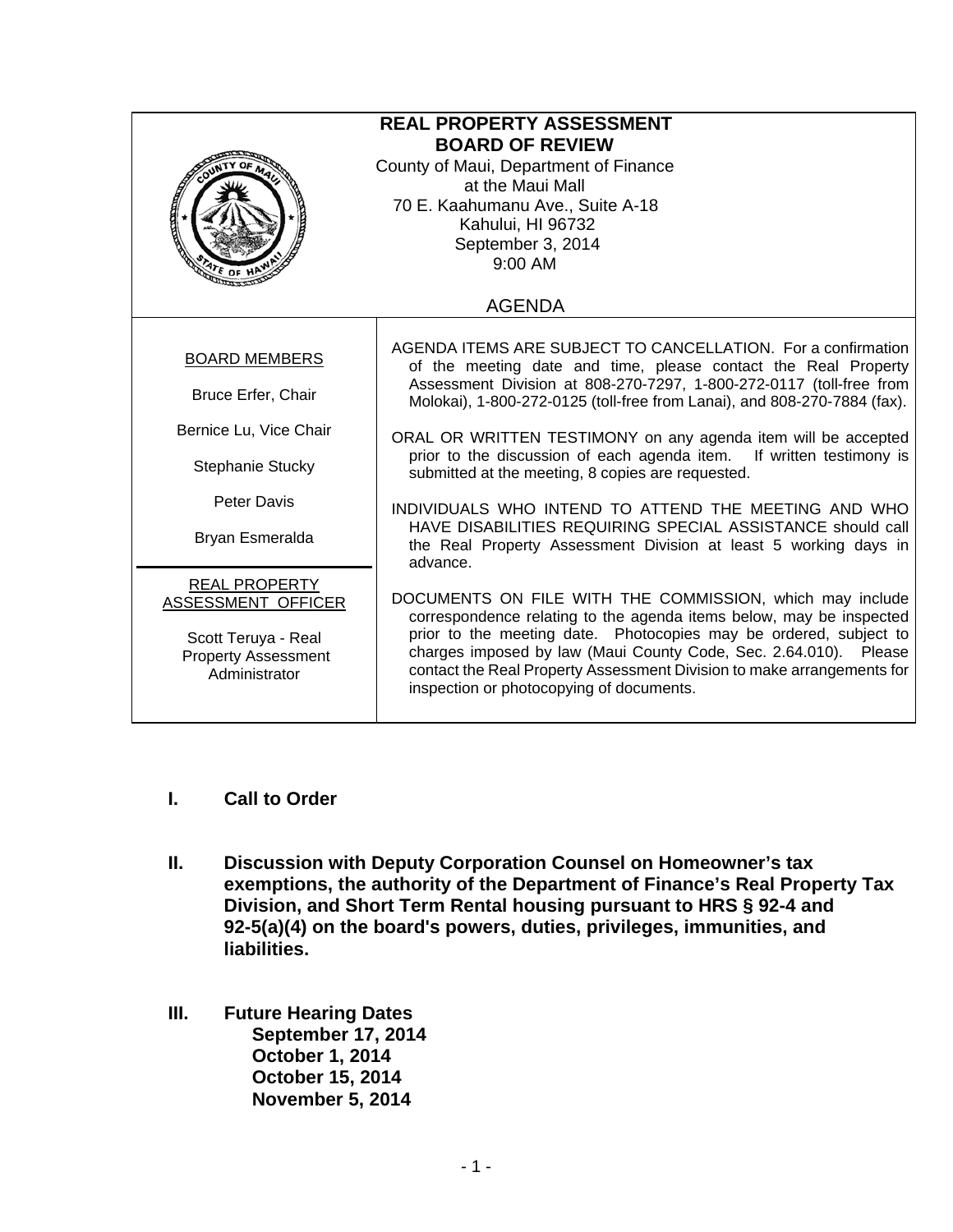### **IV. New Business**

### **A. Reconsideration of Tax Appeal 014629, Tax Map Key 4-2-003-061-0000, Kenneth and Sharon Boudreau**

### **B. Actions on Real Property Assessment Appeals**

### **Supervising Real Property Tax Clerk – Melvina Kanaha**

| CASE NO. | TMK                     | <b>APPELLANT</b>                    |
|----------|-------------------------|-------------------------------------|
| 015534   | 2-2-027-098-0000 (2013) | Frances Ann K. Stone-Cabael         |
| 015519   | 2-2-027-098-0000        | Frances Ann K. Stone-Cabael         |
| 015512   | 2-5-014-005-0000        | James Winniman                      |
| 014762   | 3-5-034-014-0000        | Housing and Land Enterprise of Maui |
| 015557   | 3-8-037-050-0061 (2013) | Lynn E. Yamashiro                   |
| 015528   | 3-8-090-099-0000 (2013) | <b>Patrick Boyd</b>                 |
| 015529   | 3-8-090-099-0000        | Patrick Boyd                        |
| 015555   | 3-9-001-128-0007 (2013) | Gerald D. Carp                      |
| 015556   | 3-9-001-128-0007        | Gerald D. Carp                      |
| 015577   | 3-9-004-134-0189        | <b>Analise Sonsteby</b>             |
| 015578   | 3-9-018-132-0000 (2013) | <b>Redden Family Trust</b>          |
| 015579   | 3-9-018-132-0000        | <b>Redden Family Trust</b>          |
| 015573   | 4-3-003-020-0002 (2013) | Dennis G. Gay/Lisa M. Labrecque     |
| 015574   | 4-3-003-020-0002        | Dennis G. Gay/Lisa M. Labrecque     |
| 015575   | 4-4-008-022-0007 (2013) | Paula Jean Kindrachuk               |
| 015576   | 4-4-008-022-0007        | Paula Jean Kindrachuk               |

### **Real Property Technical Officer – Marcy Martin and Real Property Valuation Analyst – Sandra Kuniyoshi**

| CASE NO. | TMK              | APPELLANT        |
|----------|------------------|------------------|
| 014944   | 4-2-006-001-0014 | Robert A. Jencks |

### **Real Property Appraiser – Kekoa Cashman**

| CASE NO. | TMK              | <b>APPELLANT</b>        |
|----------|------------------|-------------------------|
| 014952   | 1-4-005-040-0011 | <b>Kee Family Trust</b> |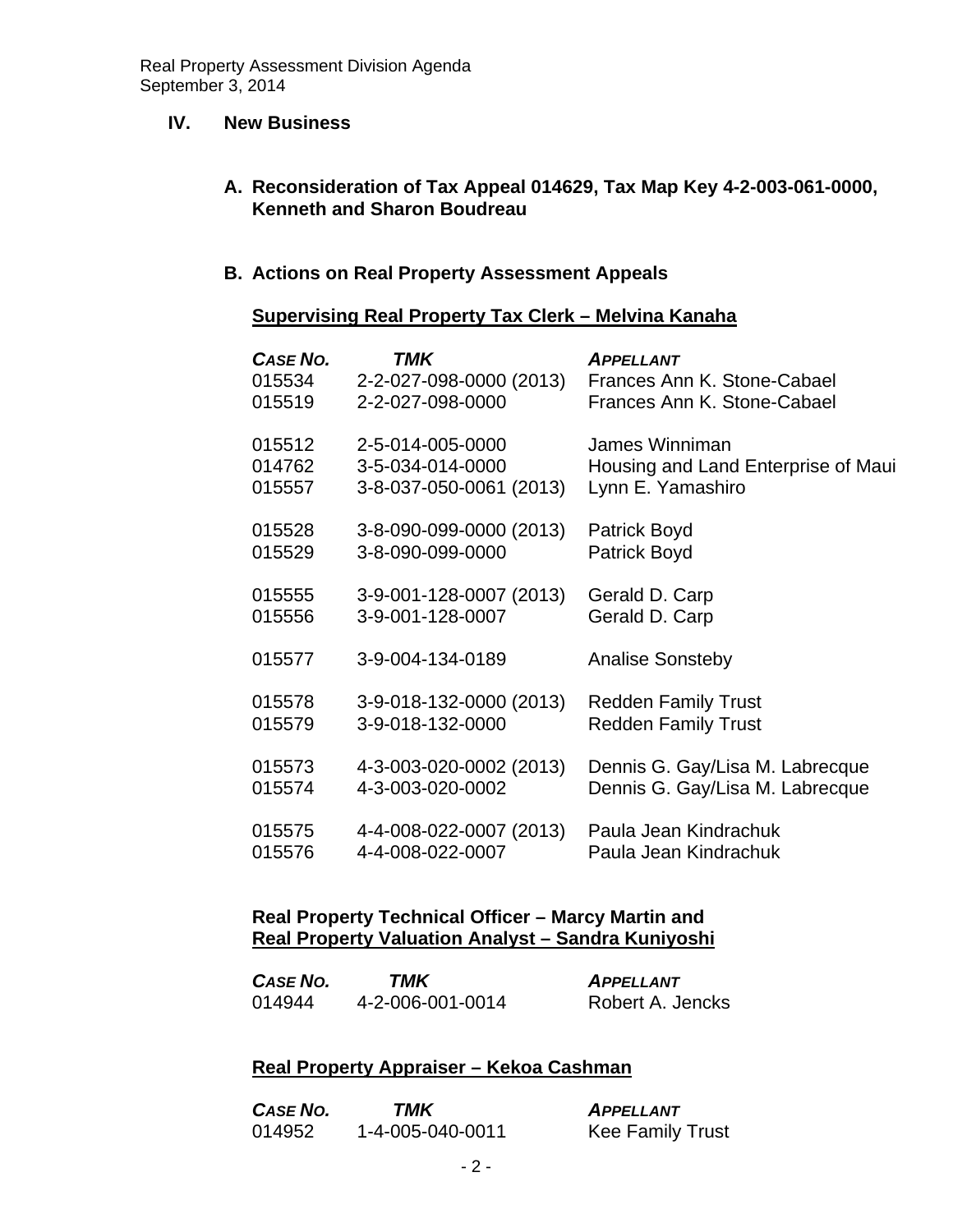## **Real Property Appraiser – Seiko Machida**

| <b>CASE NO.</b> | <b>TMK</b>              | <b>APPELLANT</b>                |
|-----------------|-------------------------|---------------------------------|
| 014782          | 4-4-016-010-0000        | <b>CNTL LLC</b>                 |
| 014785          | 4-5-021-001-0000 (Cons) | <b>Bishop B P Trust Estate</b>  |
| 014786          | 4-5-021-001-0000 (Ag)   | <b>Bishop B P Trust Estate</b>  |
| 014787          | 4-6-014-002-0000        | <b>Bishop B P Trust Estate</b>  |
| 014764          | 4-7-001-002-0001        | <b>Peter Klint Martin Trust</b> |
| 014649          | 4-7-003-029-0000        | <b>DLS Living Trust</b>         |
| 014519          | 4-7-003-030-0000        | <b>Decarion Living Trust</b>    |
| 014743          | 4-7-010-033-0001        | Charles E. Tomajko              |
| 014741          | 4-7-010-033-0002        | Charles E. Tomajko              |
| 014927          | 4-7-010-061-0000        | <b>Eric Scott Fitzgerald</b>    |
| 014766          | 4-7-013-001-0000        | Makila Land Co., LLC            |
| 014767          | 4-7-013-002-0000        | Makila Land Co., LLC            |
| 014774          | 4-8-003-005-0000 (Cons) | <b>Olowalu Elua LLC</b>         |
| 014777          | 4-8-003-005-0000 (Ag)   | <b>Olowalu Elua LLC</b>         |
| 014772          | 4-8-003-084-0000        | <b>Olowalu Elua LLC</b>         |

### **Real Property Appraiser – Scott Wells**

| <b>CASE NO.</b> | TMK              | <b>APPELLANT</b>         |
|-----------------|------------------|--------------------------|
| 015050          | 2-7-008-032-0000 | Alexander & Baldwin, LLC |
| 015057          | 2-7-008-033-0000 | Alexander & Baldwin, LLC |
| 015063          | 2-8-001-097-0000 | East Maui Irrigation     |
| 015094          | 2-8-001-098-0000 | East Maui Irrigation     |
| 015067          | 2-8-001-099-0000 | East Maui Irrigation     |
| 015068          | 2-8-001-100-0000 | East Maui Irrigation     |
| 015069          | 2-8-001-101-0000 | East Maui Irrigation     |
| 015070          | 2-8-001-102-0000 | East Maui Irrigation     |
| 015071          | 2-8-001-103-0000 | East Maui Irrigation     |
| 015072          | 2-8-001-104-0000 | East Maui Irrigation     |
| 015073          | 2-8-001-105-0000 | East Maui Irrigation     |
| 015074          | 2-8-001-106-0000 | East Maui Irrigation     |

# **Real Property Appraiser – Lewis dela Cruz**

| <b>CASE NO.</b> | <b>TMK</b>       | <b>APPELLANT</b>                  |
|-----------------|------------------|-----------------------------------|
| 014581          | 2-2-004-014-0000 | Roderick F. H. Fong               |
| 014582          | 2-2-004-094-0000 | Roderick F. H. Fong               |
| 014655          | 2-3-003-167-0000 | <b>Hideo Agena Family Trust</b>   |
| 014675          | 2-3-023-056-0000 | E. Harold & Betty Evenson Trust   |
| 014606          | 2-3-023-079-0000 | <b>Bradford/Emily Ventura</b>     |
| 014835          | 2-3-034-059-0000 | <b>Gerstenberger Family Trust</b> |
| 014693          | 2-3-034-060-0000 | Steve Noufer/Penelope Brown       |